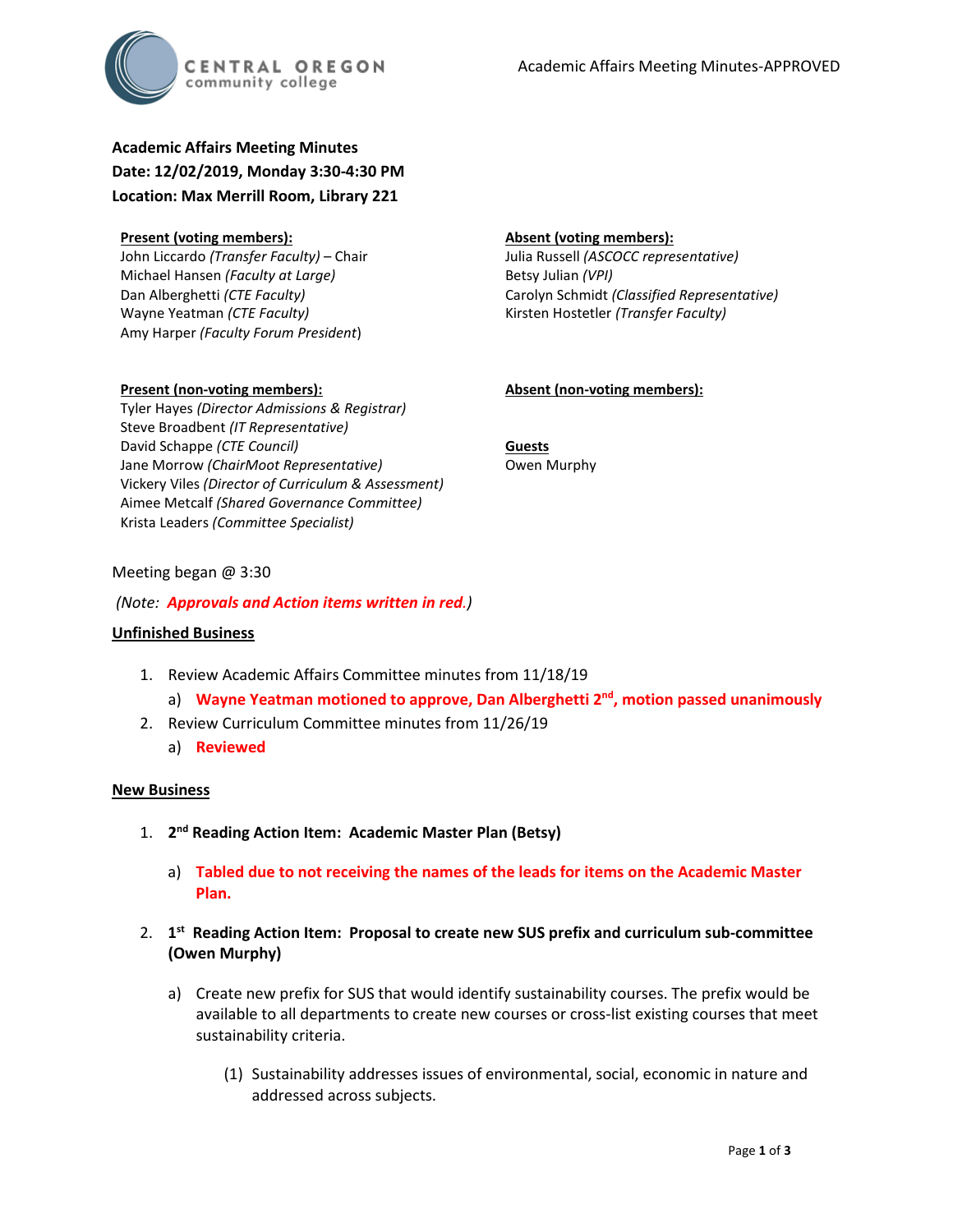

- b) Owen proposed the formation of a sub-committee to create foundational sustainability learning outcomes to satisfy sustainability requirements and determine appropriate courses.
	- i. Cross-listing would allow courses that meet the criteria of sustainability to create a cohesive set of classes. Potential for collaboration across departments in defining course outcomes. Cross-listed = 1 course with 2 different course numbers. Students can register under either one.
		- (1) Example: a Math course is the same as a Computer Science course and meets the same requirement.
		- (2) Example: BA 1XX addresses issues of sustainability in the same manner as SUS 1XX would be cross-listed.
		- (3) Current courses that could potentially meet the sustainability criteria at COCC would be Biology 103 Ecology, Forestry classes; Sociology 215 addresses social issues of sustainability.
- 3. Committee discussion ensued regarding clarification of Academic Affairs roll in suffix creation
	- a) Academic Affairs does not have a role in prefix creation. In this case, AAC would give endorsement due to the fact the prefix will behave differently than other prefixes. This prefix will be interdisciplinary and act in a cross-listed capacity.
	- b) Suggestion to have Owen come back for a second reading.
		- i. Include a charge for the taskforce
			- (1) Is the charge to build out the cross-listing process?
			- (2) Decide which model/option is best for COCC?
				- (a) Cross-listing or attach attributes to the course.
				- (b) Registrar should be included in the discussion of determining the model.
				- (c) Have Owen create a list of criteria for each option